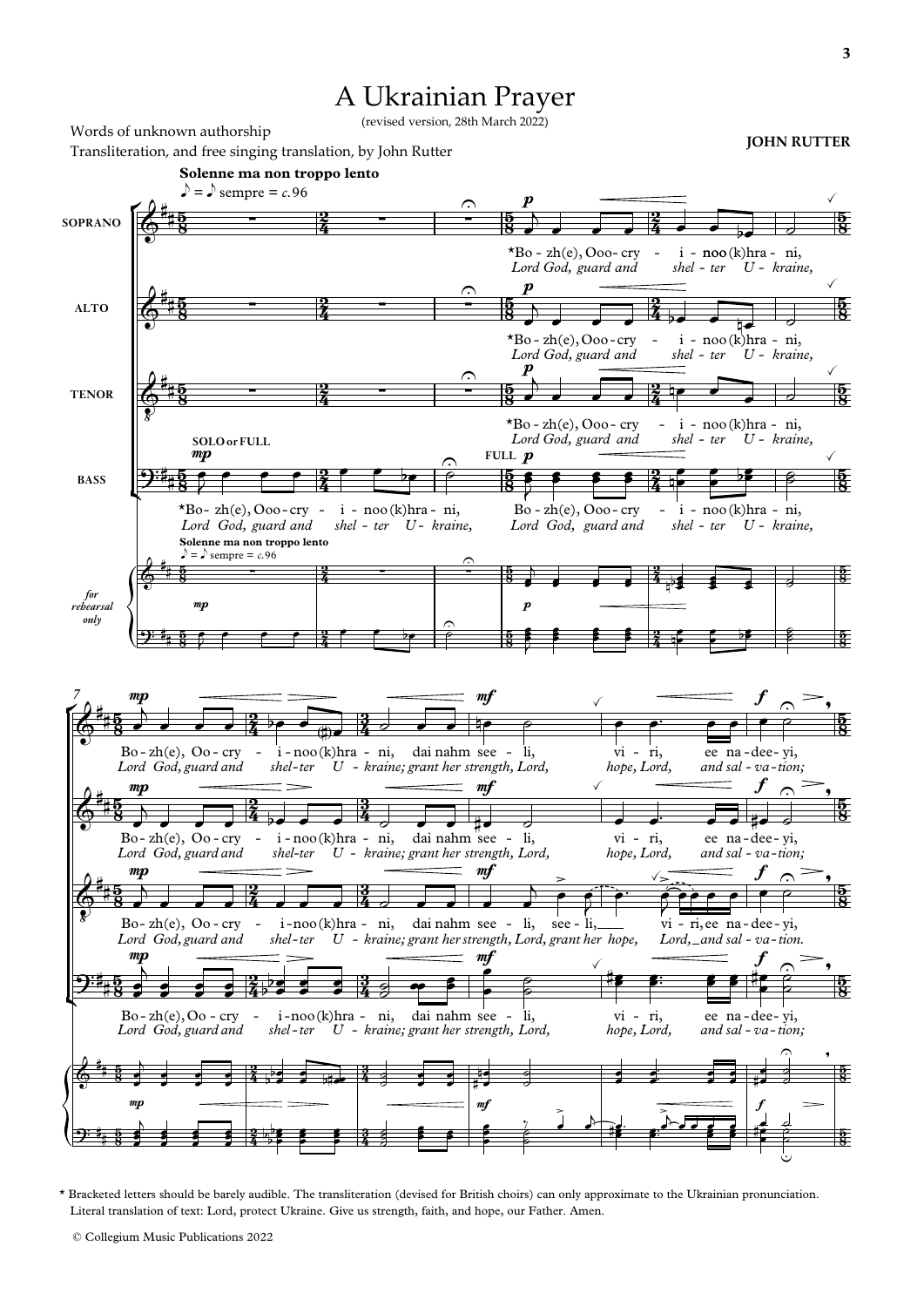



\*1st soprano part here may be taken by solo soprano.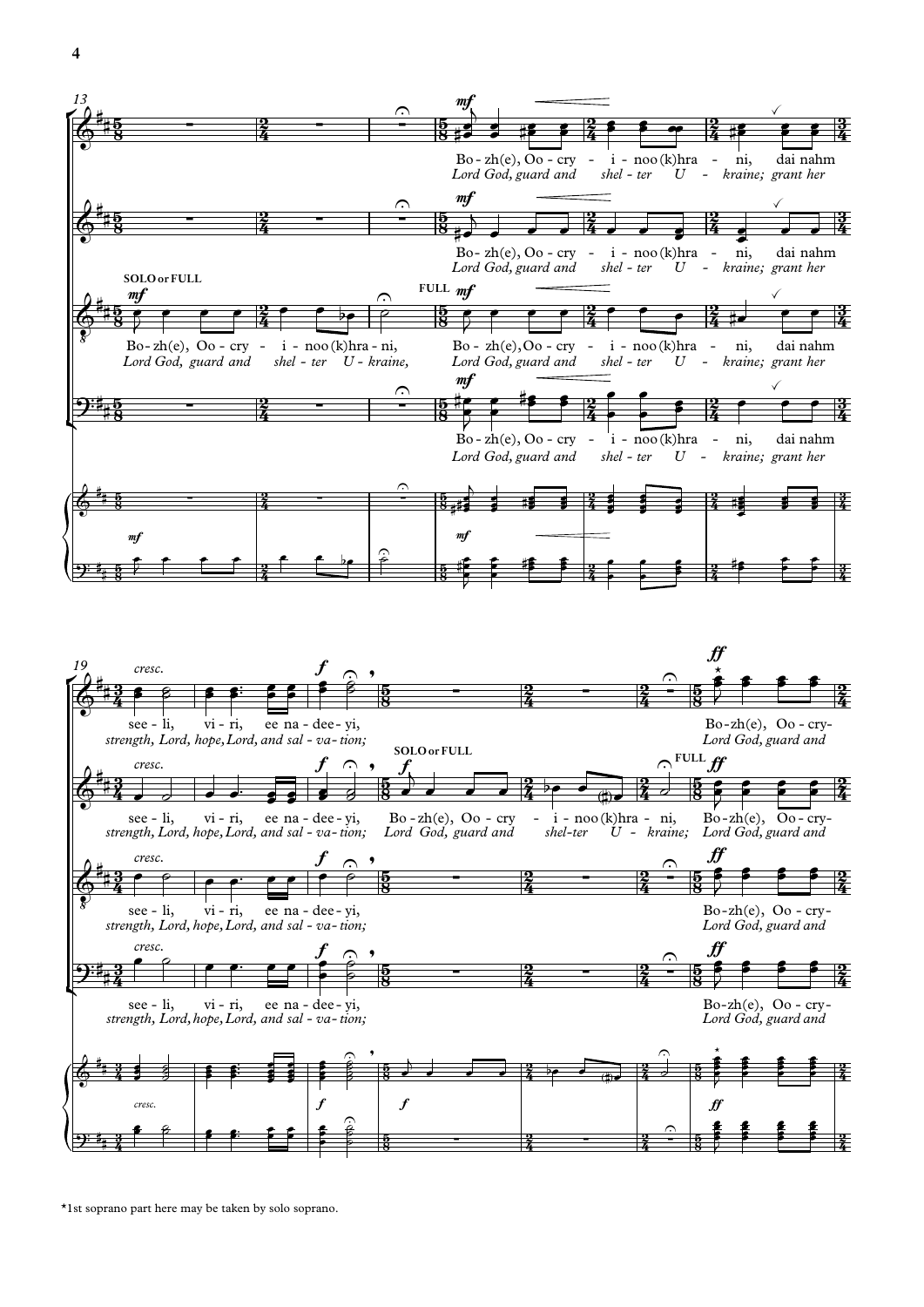